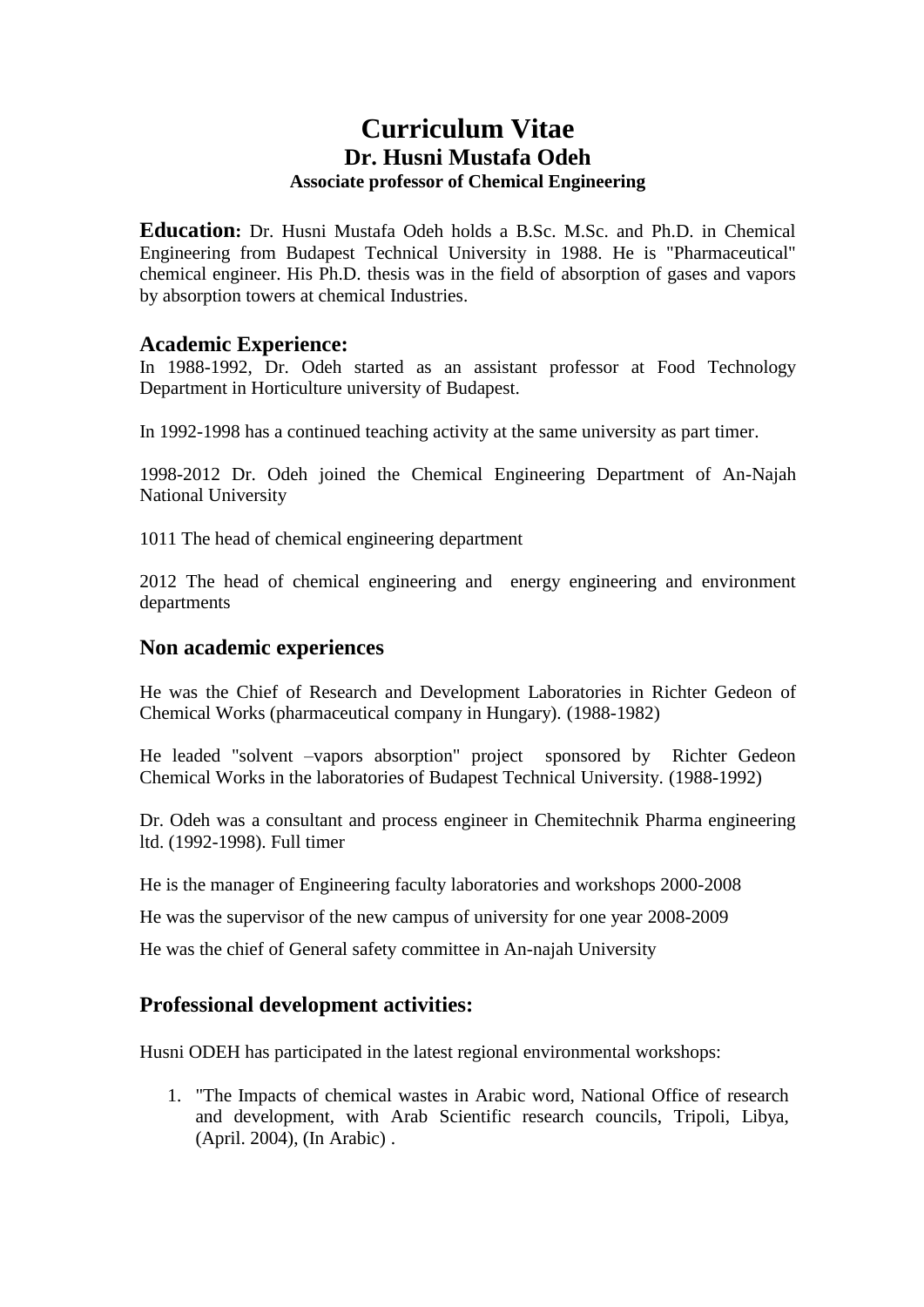- **2.** "Hazardous waste management workshop, Amman, Jordan, 28/11/-10/12/2004 sponsored by Switzerland**".**
- 3. He participated in advanced administration workshop at NNU 2006
- 4. Seawater desalination and the environment impact of brine and chemical discharges on the marine environment Amman, Jordan dec. (2008)

# **International Projects:**

## **"Production of Biodiesel from used cooking oil in Palestine",** Husni ODEH,

sponsored by United State Agency for International Development, 2004-2005 by the coordination of Palestinian High Education ministry.

**Absorption of low concentration vapor**, Husni Odeh, (in Hungarian), 1988-1992, Budapest technical University, sponsored by Richter Gedeon of Chemical Works.

**Anticancer Natural ingredients**, Husni ODEH and Mohammed Al-Nouri, sponsored by the Union of Arab Universities, Amman, Jordan, Dec. **2007.**

# **Service activities**

#### **At the field of health**

**1- Development of a natural formulations against cancer**. More than one hundred patient are used it. Positive results are observed on 40% of them. Most of Palestinian national media and some Arab media are written and spoken about these news.

**2- Development of natural formulation against skin and respiratory system diseases**, all of these diseases are linked to our polluted environment. **So eczema, acne, asthma, inflamed injuries, hair falling and allergy are healed in most of treated cases.** 

# **Publications of Dr. Husni MUSTAFA Odeh**

In the field of environmental engineering and separation processes

## *(International Chemical Engineering Journals)*

- 1. Békássyné-Molnár E.; **Mustafa H**.; Moniuk, W.; Pohorecki R.: Simulation of carbon dioxide absorption into sodium hydroxide solution in a Nutter-valve plate column. Hung.J. Ind. Chem. 18., 67-79 (1990).
- 2. Békássyné-Molnár E.; **Mustafa H**.: Clear liquid height on sieve plates in the froth, mixed and spray regimes. Trans. I. Chem. E. 69, Part A. 14-20 (1991).
- 3. Békássyné-Molnár E.; **Mustafa H**.: Influence of surface tension on pressure drop of sieve plates, Trans. I. Chem. E. 69, Part A., p.287-294 (1991).
- 4. **Mustafa H**.; Békássyné-Molnár E.: Influence of weeping on mass transfer rate of different plates, Trans I Chem E., 73, Part A, 392-397. (1995).
- 5. **Mustafa H**.; Békássyné-Molnár E.: Hydrodynamic characteristics of Nuttervalve plates, new correlations.Trans. I. Chem. E., 75, Part A, 620-624. (1997).